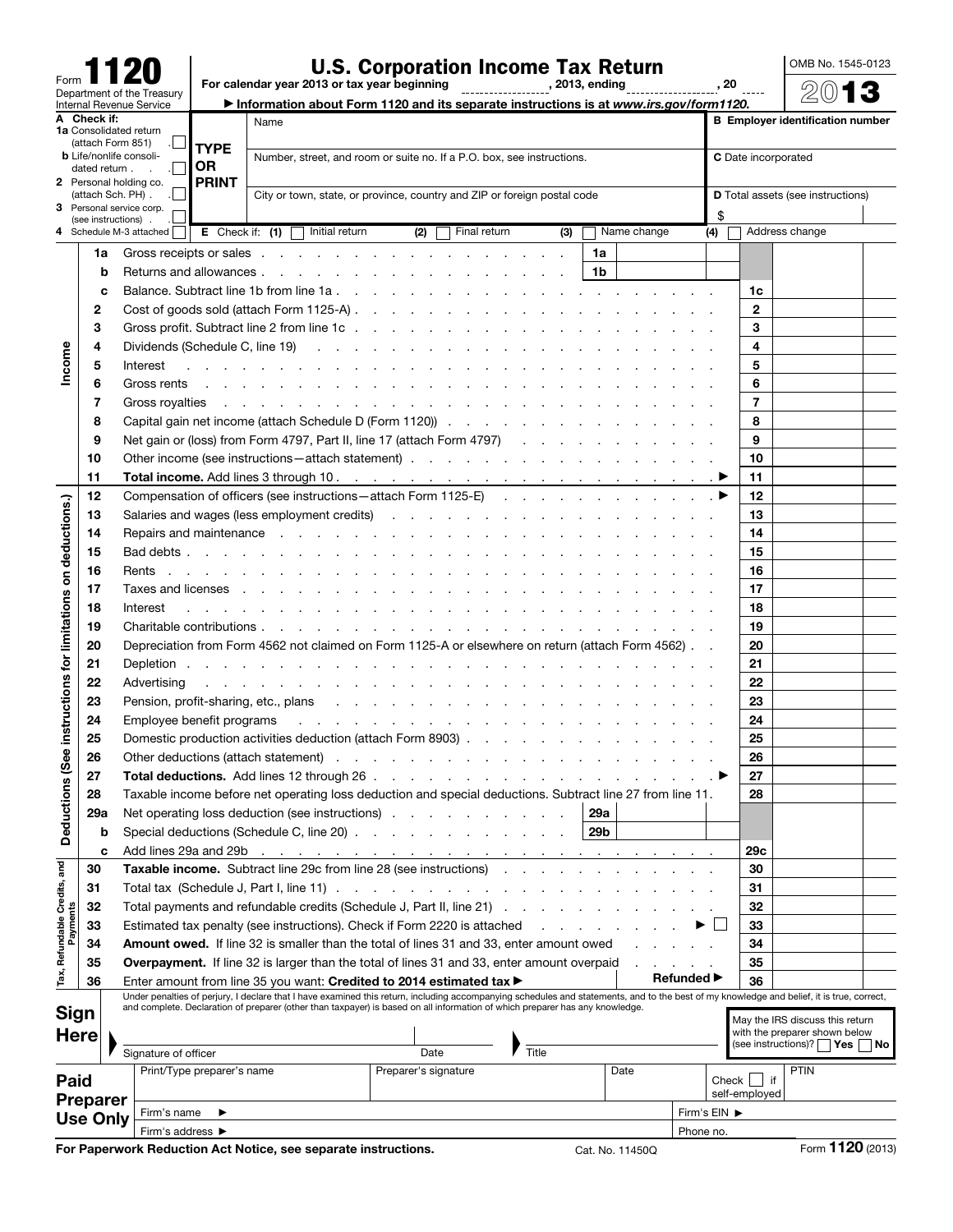|              | Form 1120 (2013)                                                                                                                                                                                                                                                                                                               |                           |                     | Page 2                                     |
|--------------|--------------------------------------------------------------------------------------------------------------------------------------------------------------------------------------------------------------------------------------------------------------------------------------------------------------------------------|---------------------------|---------------------|--------------------------------------------|
|              | <b>Schedule C</b><br><b>Dividends and Special Deductions</b> (see instructions)                                                                                                                                                                                                                                                | (a) Dividends<br>received | (b) $%$             | (c) Special deductions<br>(a) $\times$ (b) |
| 1            | Dividends from less-than-20%-owned domestic corporations (other than debt-financed<br>stock)<br>and the company of the company of the company of the company of the company of the company of the company of the company of the company of the company of the company of the company of the company of the company of the comp |                           | 70                  |                                            |
| $\mathbf{2}$ | Dividends from 20%-or-more-owned domestic corporations (other than debt-financed<br>stock)<br>the contract of the contract of<br>$\sim$<br>the contract of the                                                                                                                                                                 |                           | 80                  |                                            |
| 3            | Dividends on debt-financed stock of domestic and foreign corporations                                                                                                                                                                                                                                                          |                           | see<br>instructions |                                            |
| 4            | Dividends on certain preferred stock of less-than-20%-owned public utilities                                                                                                                                                                                                                                                   |                           | 42                  |                                            |
| 5            | Dividends on certain preferred stock of 20%-or-more-owned public utilities                                                                                                                                                                                                                                                     |                           | 48                  |                                            |
| 6            | Dividends from less-than-20%-owned foreign corporations and certain FSCs                                                                                                                                                                                                                                                       |                           | 70                  |                                            |
| 7            | Dividends from 20%-or-more-owned foreign corporations and certain FSCs                                                                                                                                                                                                                                                         |                           | 80                  |                                            |
| 8            | Dividends from wholly owned foreign subsidiaries                                                                                                                                                                                                                                                                               |                           | 100                 |                                            |
| 9<br>10      | <b>Total.</b> Add lines 1 through 8. See instructions for limitation<br>the company of the company<br>Dividends from domestic corporations received by a small business investment<br>company operating under the Small Business Investment Act of 1958<br>$\sim$                                                              |                           | 100                 |                                            |
| 11           | Dividends from affiliated group members                                                                                                                                                                                                                                                                                        |                           | 100                 |                                            |
| 12           | Dividends from certain FSCs                                                                                                                                                                                                                                                                                                    |                           | 100                 |                                            |
| 13           | Dividends from foreign corporations not included on lines 3, 6, 7, 8, 11, or 12                                                                                                                                                                                                                                                |                           |                     |                                            |
| 14           | Income from controlled foreign corporations under subpart F (attach Form(s) 5471)                                                                                                                                                                                                                                              |                           |                     |                                            |
| 15           | Foreign dividend gross-up                                                                                                                                                                                                                                                                                                      |                           |                     |                                            |
| 16           | IC-DISC and former DISC dividends not included on lines 1, 2, or 3                                                                                                                                                                                                                                                             |                           |                     |                                            |
| 17           | Other dividends                                                                                                                                                                                                                                                                                                                |                           |                     |                                            |
| 18           | Deduction for dividends paid on certain preferred stock of public utilities                                                                                                                                                                                                                                                    |                           |                     |                                            |
| 19           | <b>Total dividends.</b> Add lines 1 through 17. Enter here and on page 1, line 4.                                                                                                                                                                                                                                              |                           |                     |                                            |
| 20           | Total special deductions. Add lines 9, 10, 11, 12, and 18. Enter here and on page 1, line 29b ▶                                                                                                                                                                                                                                |                           |                     |                                            |
|              |                                                                                                                                                                                                                                                                                                                                |                           |                     | $F_{\text{O}}$ 1120 (2013)                 |

Form 1120 (2013)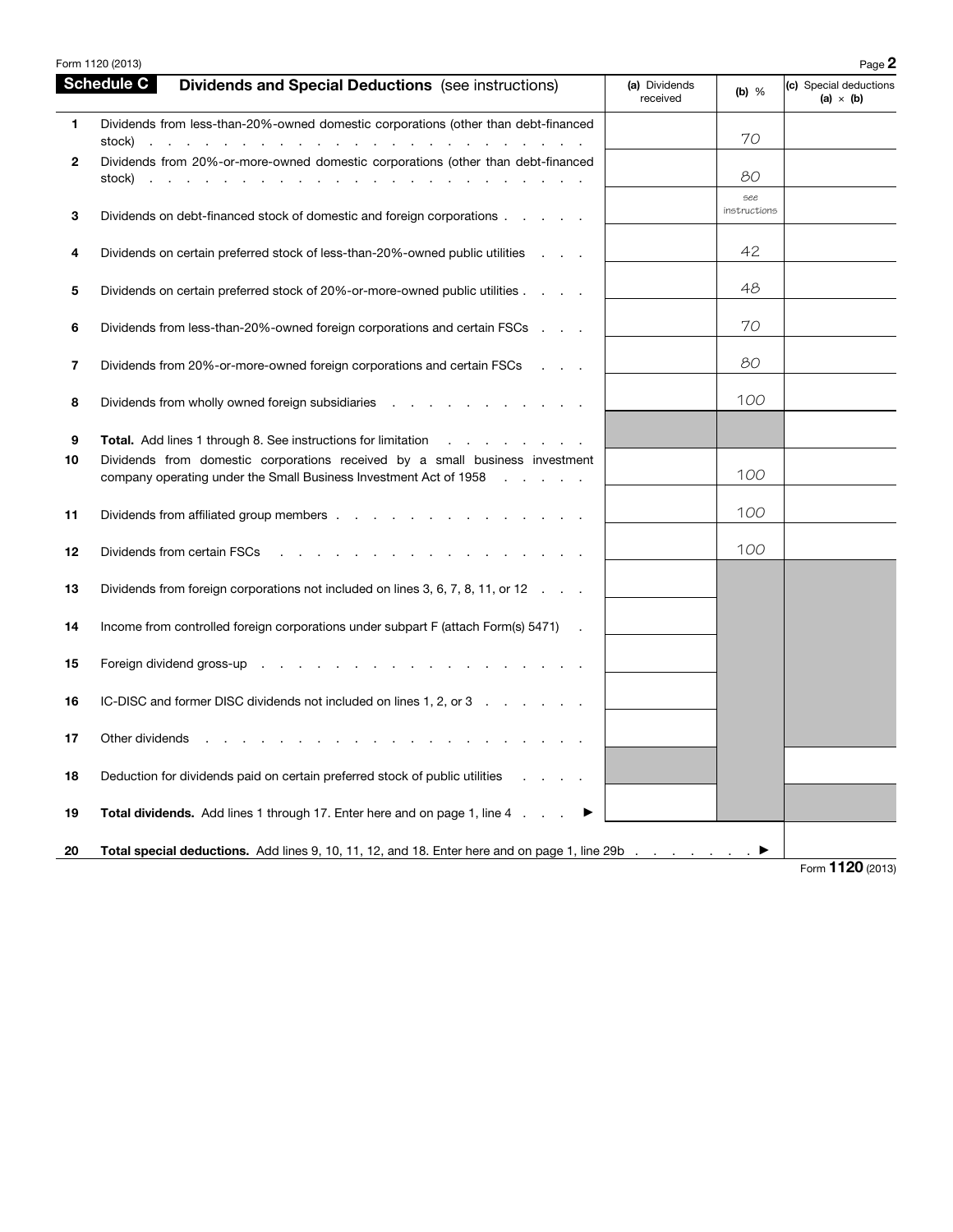|         | Form 1120 (2013)                                                                                                                                                                                                                                                                                                      |     |                                      |              | Page $3$  |
|---------|-----------------------------------------------------------------------------------------------------------------------------------------------------------------------------------------------------------------------------------------------------------------------------------------------------------------------|-----|--------------------------------------|--------------|-----------|
|         | Tax Computation and Payment (see instructions)<br>Schedule J                                                                                                                                                                                                                                                          |     |                                      |              |           |
|         | <b>Part I-Tax Computation</b>                                                                                                                                                                                                                                                                                         |     |                                      |              |           |
| 1       | Check if the corporation is a member of a controlled group (attach Schedule O (Form 1120)).                                                                                                                                                                                                                           |     | $\blacktriangleright$ $\vdash$       |              |           |
| 2       | Income tax. Check if a qualified personal service corporation (see instructions)                                                                                                                                                                                                                                      |     | $\blacktriangleright$ $\mid \; \mid$ | $\mathbf{2}$ |           |
| 3       |                                                                                                                                                                                                                                                                                                                       |     |                                      | 3            |           |
| 4       | Add lines 2 and 3 $\ldots$ $\ldots$ $\ldots$ $\ldots$ $\ldots$ $\ldots$ $\ldots$ $\ldots$ $\ldots$ $\ldots$ $\ldots$ $\ldots$ $\ldots$ $\ldots$                                                                                                                                                                       |     |                                      | 4            |           |
| 5a      | Foreign tax credit (attach Form 1118)                                                                                                                                                                                                                                                                                 | 5a  |                                      |              |           |
| b       | Credit from Form 8834 (see instructions)                                                                                                                                                                                                                                                                              | 5b  |                                      |              |           |
| с       | General business credit (attach Form 3800)                                                                                                                                                                                                                                                                            | 5c  |                                      |              |           |
| d       | Credit for prior year minimum tax (attach Form 8827)                                                                                                                                                                                                                                                                  | 5d  |                                      |              |           |
| е       | Bond credits from Form 8912                                                                                                                                                                                                                                                                                           | 5e  |                                      |              |           |
| 6       |                                                                                                                                                                                                                                                                                                                       |     |                                      | 6            |           |
| 7       | Subtract line 6 from line 4<br>and the contract of the contract of the contract of the contract of the contract of                                                                                                                                                                                                    |     |                                      | 7            |           |
| 8       | Personal holding company tax (attach Schedule PH (Form 1120))                                                                                                                                                                                                                                                         |     |                                      | 8            |           |
| 9а      | Recapture of investment credit (attach Form 4255)                                                                                                                                                                                                                                                                     | 9а  |                                      |              |           |
| b       | Recapture of low-income housing credit (attach Form 8611)                                                                                                                                                                                                                                                             | 9b  |                                      |              |           |
|         |                                                                                                                                                                                                                                                                                                                       |     |                                      |              |           |
| c       | Interest due under the look-back method-completed long-term contracts (attach                                                                                                                                                                                                                                         | 9c  |                                      |              |           |
| d       | Interest due under the look-back method-income forecast method (attach Form<br>8866)<br>a construction of the construction of the construction of the construction of the construction of the construction of the construction of the construction of the construction of the construction of the construction of the | 9d  |                                      |              |           |
| е       | Alternative tax on qualifying shipping activities (attach Form 8902)                                                                                                                                                                                                                                                  | 9е  |                                      |              |           |
| f       | Other (see instructions – attach statement) (and a set of the set of the set of the set of the set of the set of the set of the set of the set of the set of the set of the set of the set of the set of the set of the set of                                                                                        | 9f  |                                      |              |           |
| 10      |                                                                                                                                                                                                                                                                                                                       |     |                                      | 10           |           |
| 11      | Total tax. Add lines 7, 8, and 10. Enter here and on page 1, line 31                                                                                                                                                                                                                                                  |     |                                      | 11           |           |
|         | Part II-Payments and Refundable Credits                                                                                                                                                                                                                                                                               |     |                                      |              |           |
| 12      |                                                                                                                                                                                                                                                                                                                       |     |                                      | 12           |           |
| 13      | 2013 estimated tax payments external example and contact the contract of the contract of the contract of the contract of the contract of the contract of the contract of the contract of the contract of the contract of the c                                                                                        |     |                                      | 13           |           |
| 14      |                                                                                                                                                                                                                                                                                                                       |     |                                      | 14           |           |
| 15      | Combine lines 12, 13, and 14 (e.g. ) and 14 (e.g. ) and in the compact of the compact of the compact of the compact of the compact of the compact of the compact of the compact of the compact of the compact of the compact o                                                                                        |     |                                      | 15           |           |
| 16      |                                                                                                                                                                                                                                                                                                                       |     |                                      | 16           |           |
| 17      | Withholding (see instructions) enterstanding (see instructions) and the contract of the contract of the contract of the contract of the contract of the contract of the contract of the contract of the contract of the contra                                                                                        |     |                                      | 17           |           |
| 18      |                                                                                                                                                                                                                                                                                                                       |     |                                      | 18           |           |
| 19      | Refundable credits from:                                                                                                                                                                                                                                                                                              |     |                                      |              |           |
| а       |                                                                                                                                                                                                                                                                                                                       | 19a |                                      |              |           |
| b       |                                                                                                                                                                                                                                                                                                                       | 19b |                                      |              |           |
| c       |                                                                                                                                                                                                                                                                                                                       | 19c |                                      |              |           |
|         | Other (attach statement - see instructions).                                                                                                                                                                                                                                                                          | 19d |                                      |              |           |
| d<br>20 | Total credits. Add lines 19a through 19d.<br>$\mathbf{r}$ , $\mathbf{r}$ , $\mathbf{r}$ , $\mathbf{r}$ , $\mathbf{r}$ , $\mathbf{r}$                                                                                                                                                                                  |     |                                      | 20           |           |
| 21      | Total payments and credits. Add lines 18 and 20. Enter here and on page 1, line 32                                                                                                                                                                                                                                    |     |                                      | 21           |           |
|         | <b>Other Information</b> (see instructions)<br><b>Schedule K</b>                                                                                                                                                                                                                                                      |     |                                      |              |           |
|         | Other (specify) ▶<br>Check accounting method: a<br>$\Box$ Cash<br>Accrual<br>b<br>c                                                                                                                                                                                                                                   |     |                                      |              |           |
| 1<br>2  | See the instructions and enter the:                                                                                                                                                                                                                                                                                   |     |                                      |              | Yes<br>No |
|         | Business activity code no. ▶                                                                                                                                                                                                                                                                                          |     |                                      |              |           |
| a       | Business activity ▶                                                                                                                                                                                                                                                                                                   |     |                                      |              |           |
| b       | Product or service ▶                                                                                                                                                                                                                                                                                                  |     |                                      |              |           |
| c       | Is the corporation a subsidiary in an affiliated group or a parent-subsidiary controlled group?                                                                                                                                                                                                                       |     |                                      |              |           |
| 3       | If "Yes," enter name and EIN of the parent corporation ▶                                                                                                                                                                                                                                                              |     |                                      |              |           |
|         | At the end of the tax year:                                                                                                                                                                                                                                                                                           |     |                                      |              |           |
| а       | Did any foreign or domestic corporation, partnership (including any entity treated as a partnership), trust, or tax-exempt                                                                                                                                                                                            |     |                                      |              |           |
|         | organization own directly 20% or more, or own, directly or indirectly, 50% or more of the total voting power of all classes of the                                                                                                                                                                                    |     |                                      |              |           |
|         | corporation's stock entitled to vote? If "Yes," complete Part I of Schedule G (Form 1120) (attach Schedule G)                                                                                                                                                                                                         |     |                                      |              |           |
| b       | Did any individual or estate own directly 20% or more, or own, directly or indirectly, 50% or more of the total voting power of all                                                                                                                                                                                   |     |                                      |              |           |
|         | classes of the corporation's stock entitled to vote? If "Yes," complete Part II of Schedule G (Form 1120) (attach Schedule G)                                                                                                                                                                                         |     |                                      |              |           |
|         |                                                                                                                                                                                                                                                                                                                       |     |                                      |              |           |

Form 1120 (2013)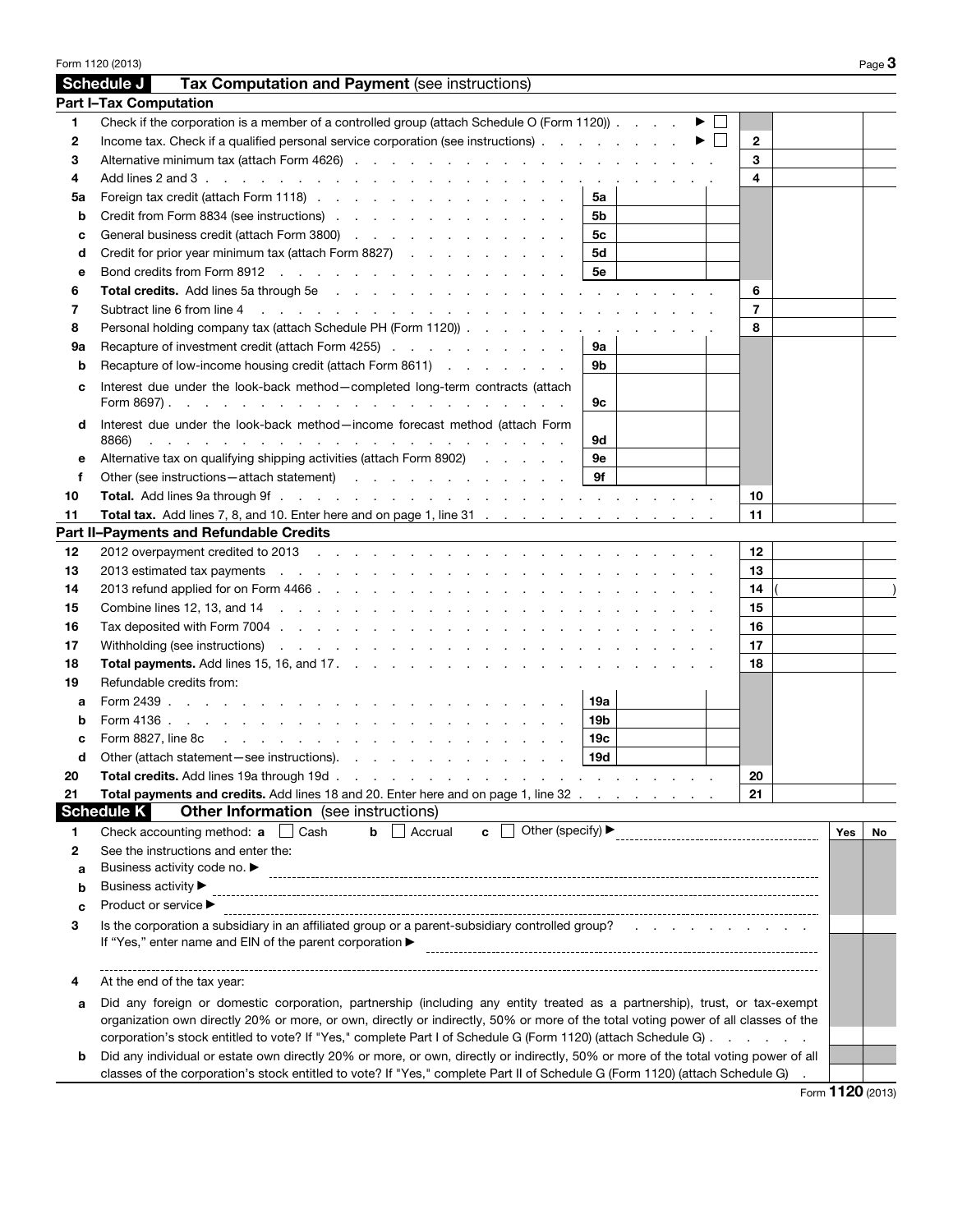|     | Form 1120 (2013)                                                                                                                                                                                                                                      |                                                |                                                                                                                 |                                                 |                 | Page 4           |  |  |
|-----|-------------------------------------------------------------------------------------------------------------------------------------------------------------------------------------------------------------------------------------------------------|------------------------------------------------|-----------------------------------------------------------------------------------------------------------------|-------------------------------------------------|-----------------|------------------|--|--|
|     | <b>Schedule K</b><br><b>Other Information</b> continued (see instructions)                                                                                                                                                                            |                                                |                                                                                                                 |                                                 |                 |                  |  |  |
|     |                                                                                                                                                                                                                                                       |                                                |                                                                                                                 |                                                 | Yes             | No               |  |  |
| 5   | At the end of the tax year, did the corporation:                                                                                                                                                                                                      |                                                |                                                                                                                 |                                                 |                 |                  |  |  |
| a   | Own directly 20% or more, or own, directly or indirectly, 50% or more of the total voting power of all classes of stock entitled to vote of                                                                                                           |                                                |                                                                                                                 |                                                 |                 |                  |  |  |
|     | any foreign or domestic corporation not included on Form 851, Affiliations Schedule? For rules of constructive ownership, see instructions.                                                                                                           |                                                |                                                                                                                 |                                                 |                 |                  |  |  |
|     | If "Yes," complete (i) through (iv) below.                                                                                                                                                                                                            | (ii) Employer                                  | (iii) Country of                                                                                                |                                                 | (iv) Percentage |                  |  |  |
|     | (i) Name of Corporation                                                                                                                                                                                                                               | <b>Identification Number</b><br>(if any)       | Incorporation                                                                                                   | Owned in Voting                                 | Stock           |                  |  |  |
|     |                                                                                                                                                                                                                                                       |                                                |                                                                                                                 |                                                 |                 |                  |  |  |
|     |                                                                                                                                                                                                                                                       |                                                |                                                                                                                 |                                                 |                 |                  |  |  |
|     |                                                                                                                                                                                                                                                       |                                                |                                                                                                                 |                                                 |                 |                  |  |  |
|     |                                                                                                                                                                                                                                                       |                                                |                                                                                                                 |                                                 |                 |                  |  |  |
|     |                                                                                                                                                                                                                                                       |                                                |                                                                                                                 |                                                 |                 |                  |  |  |
|     |                                                                                                                                                                                                                                                       |                                                |                                                                                                                 |                                                 |                 |                  |  |  |
|     | <b>b</b> Own directly an interest of 20% or more, or own, directly or indirectly, an interest of 50% or more in any foreign or domestic partnership                                                                                                   |                                                |                                                                                                                 |                                                 |                 |                  |  |  |
|     | (including an entity treated as a partnership) or in the beneficial interest of a trust? For rules of constructive ownership, see instructions.<br>If "Yes," complete (i) through (iv) below.                                                         |                                                |                                                                                                                 |                                                 |                 |                  |  |  |
|     |                                                                                                                                                                                                                                                       | (ii) Employer                                  | (iii) Country of                                                                                                |                                                 | (iv) Maximum    |                  |  |  |
|     | (i) Name of Entity                                                                                                                                                                                                                                    | <b>Identification Number</b><br>$($ if any $)$ | Organization                                                                                                    | Percentage Owned in<br>Profit, Loss, or Capital |                 |                  |  |  |
|     |                                                                                                                                                                                                                                                       |                                                |                                                                                                                 |                                                 |                 |                  |  |  |
|     |                                                                                                                                                                                                                                                       |                                                |                                                                                                                 |                                                 |                 |                  |  |  |
|     |                                                                                                                                                                                                                                                       |                                                |                                                                                                                 |                                                 |                 |                  |  |  |
|     |                                                                                                                                                                                                                                                       |                                                |                                                                                                                 |                                                 |                 |                  |  |  |
|     |                                                                                                                                                                                                                                                       |                                                |                                                                                                                 |                                                 |                 |                  |  |  |
|     |                                                                                                                                                                                                                                                       |                                                |                                                                                                                 |                                                 |                 |                  |  |  |
| 6   | During this tax year, did the corporation pay dividends (other than stock dividends and distributions in exchange for stock) in<br>excess of the corporation's current and accumulated earnings and profits? (See sections 301 and 316.)              |                                                |                                                                                                                 |                                                 |                 |                  |  |  |
|     | If "Yes," file Form 5452, Corporate Report of Nondividend Distributions.                                                                                                                                                                              |                                                |                                                                                                                 |                                                 |                 |                  |  |  |
|     | If this is a consolidated return, answer here for the parent corporation and on Form 851 for each subsidiary.                                                                                                                                         |                                                |                                                                                                                 |                                                 |                 |                  |  |  |
| 7   | At any time during the tax year, did one foreign person own, directly or indirectly, at least 25% of (a) the total voting power of all                                                                                                                |                                                |                                                                                                                 |                                                 |                 |                  |  |  |
|     | classes of the corporation's stock entitled to vote or (b) the total value of all classes of the corporation's stock?<br>and the control of the con-                                                                                                  |                                                |                                                                                                                 |                                                 |                 |                  |  |  |
|     | For rules of attribution, see section 318. If "Yes," enter:                                                                                                                                                                                           |                                                |                                                                                                                 |                                                 |                 |                  |  |  |
|     | (i) Percentage owned $\blacktriangleright$                                                                                                                                                                                                            |                                                |                                                                                                                 |                                                 |                 |                  |  |  |
|     | (c) The corporation may have to file Form 5472, Information Return of a 25% Foreign-Owned U.S. Corporation or a Foreign                                                                                                                               |                                                |                                                                                                                 |                                                 |                 |                  |  |  |
|     | Corporation Engaged in a U.S. Trade or Business. Enter the number of Forms 5472 attached ▶                                                                                                                                                            |                                                | -------------------------------                                                                                 |                                                 |                 |                  |  |  |
| 8   |                                                                                                                                                                                                                                                       |                                                |                                                                                                                 |                                                 |                 |                  |  |  |
| 9   | If checked, the corporation may have to file Form 8281, Information Return for Publicly Offered Original Issue Discount Instruments.<br>Enter the amount of tax-exempt interest received or accrued during the tax year $\blacktriangleright$ \$      |                                                |                                                                                                                 |                                                 |                 |                  |  |  |
| 10  | Enter the number of shareholders at the end of the tax year (if 100 or fewer) $\blacktriangleright$                                                                                                                                                   |                                                |                                                                                                                 |                                                 |                 |                  |  |  |
| 11  | If the corporation has an NOL for the tax year and is electing to forego the carryback period, check here $\ldots$ $\ldots$                                                                                                                           |                                                |                                                                                                                 |                                                 |                 |                  |  |  |
|     | If the corporation is filing a consolidated return, the statement required by Regulations section 1.1502-21(b)(3) must be attached                                                                                                                    |                                                |                                                                                                                 |                                                 |                 |                  |  |  |
|     | or the election will not be valid.                                                                                                                                                                                                                    |                                                |                                                                                                                 |                                                 |                 |                  |  |  |
| 12  | Enter the available NOL carryover from prior tax years (do not reduce it by any deduction on line 29a.) $\triangleright$ \$                                                                                                                           |                                                |                                                                                                                 |                                                 |                 |                  |  |  |
| 13  | Are the corporation's total receipts (page 1, line 1a, plus lines 4 through 10) for the tax year and its total assets at the end of the                                                                                                               |                                                |                                                                                                                 |                                                 |                 |                  |  |  |
|     | tax year less than \$250,000?<br>the contract of the contract of the contract of the contract of the contract of the contract of the contract of                                                                                                      |                                                |                                                                                                                 |                                                 |                 |                  |  |  |
|     | If "Yes," the corporation is not required to complete Schedules L, M-1, and M-2. Instead, enter the total amount of cash distributions<br>and the book value of property distributions (other than cash) made during the tax year $\triangleright$ \$ |                                                |                                                                                                                 |                                                 |                 |                  |  |  |
| 14  | Is the corporation required to file Schedule UTP (Form 1120), Uncertain Tax Position Statement (see instructions)?                                                                                                                                    |                                                |                                                                                                                 |                                                 |                 |                  |  |  |
|     | If "Yes," complete and attach Schedule UTP.                                                                                                                                                                                                           |                                                |                                                                                                                 |                                                 |                 |                  |  |  |
| 15a | Did the corporation make any payments in 2013 that would require it to file Form(s) 1099?                                                                                                                                                             |                                                |                                                                                                                 |                                                 |                 |                  |  |  |
| b   |                                                                                                                                                                                                                                                       |                                                |                                                                                                                 |                                                 |                 |                  |  |  |
| 16  | During this tax year, did the corporation have an 80% or more change in ownership, including a change due to redemption of its<br>own stock?<br>$\mathbf{r}$ , $\mathbf{r}$ , $\mathbf{r}$ , $\mathbf{r}$ , $\mathbf{r}$                              |                                                | the contract of the contract of the contract of the contract of the contract of the contract of the contract of |                                                 |                 |                  |  |  |
| 17  | During or subsequent to this tax year, but before the filing of this return, did the corporation dispose of more than 65% (by value)                                                                                                                  |                                                |                                                                                                                 |                                                 |                 |                  |  |  |
|     | of its assets in a taxable, non-taxable, or tax deferred transaction?                                                                                                                                                                                 |                                                |                                                                                                                 |                                                 |                 |                  |  |  |
| 18  | Did the corporation receive assets in a section 351 transfer in which any of the transferred assets had a fair market basis or fair                                                                                                                   |                                                |                                                                                                                 |                                                 |                 |                  |  |  |
|     |                                                                                                                                                                                                                                                       |                                                |                                                                                                                 |                                                 |                 |                  |  |  |
|     |                                                                                                                                                                                                                                                       |                                                |                                                                                                                 |                                                 |                 | Form 1120 (2013) |  |  |

Form 1120 (2013)